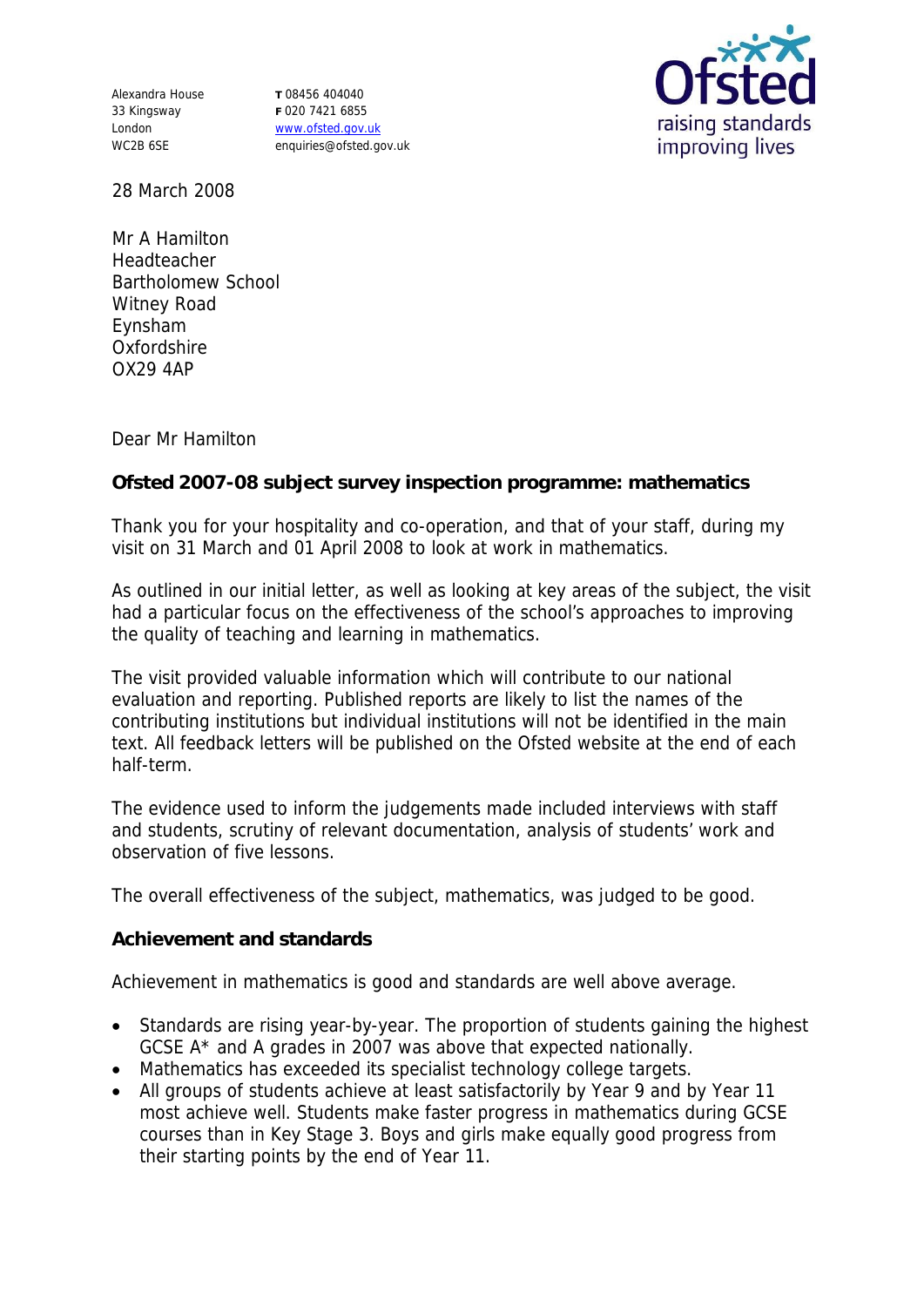- Post-16 students make good progress to achieve above average standards at A level. High numbers now take mathematics in the sixth form. The majority complete AS courses and continue on to A level.
- Progress in lessons seen and in students' work is currently good.
- Attitudes to learning mathematics are generally positive although too few students are concerned to present work carefully.

**Quality of teaching and learning of mathematics**

The quality of teaching and learning of mathematics is good.

- Teaching in mathematics is knowledgeable and purposeful. Lesson content is well structured and most lessons are characterised by a brisk pace. Students are generally well motivated, pay good attention to tasks and know what is expected of them. Teachers have good professional relationships with their classes.
- Students and teachers know from test analysis the areas of mathematics in which students have performed well. They understand this performance in relation to national standards. Not all mathematics staff, however, check students' understanding of work in lessons systematically enough to ensure that they grasp each step.
- There is good use of information and communication (ICT) resources to demonstrate and model concepts in mathematics. This encourages students' engagement in lessons as does teachers' attention to students' oral responses to questions.
- Students' notebooks are unsatisfactory records of their work in class because teachers concentrate their diagnostic marking on unit tests and pay too little attention to other written work.

**Quality of the mathematics curriculum**

The quality of the mathematics curriculum is good.

- The recently rewritten scheme of work provides good guidance to staff on how to structure topics. ICT resources are well integrated as is using and applying mathematics..
- Students benefit from enrichment opportunities in clubs and from out-of-hours clinics and revision sessions to support understanding.
- Post-16 students have opportunities to study A-level further mathematics. Given the growing numbers of A-level students, the sixth-form curriculum lacks the flexibility to provide students with units of their choice.
- Inadequacies in the building hinder the effective use of displays to illustrate the application of mathematics across the curriculum.

**Leadership and management of mathematics**

The leadership and management of mathematics are good.

- The mathematics subject leader has an exceptionally clear vision of how to achieve improvements in mathematics.
- There is very good in-house professional development to support the mathematics team.